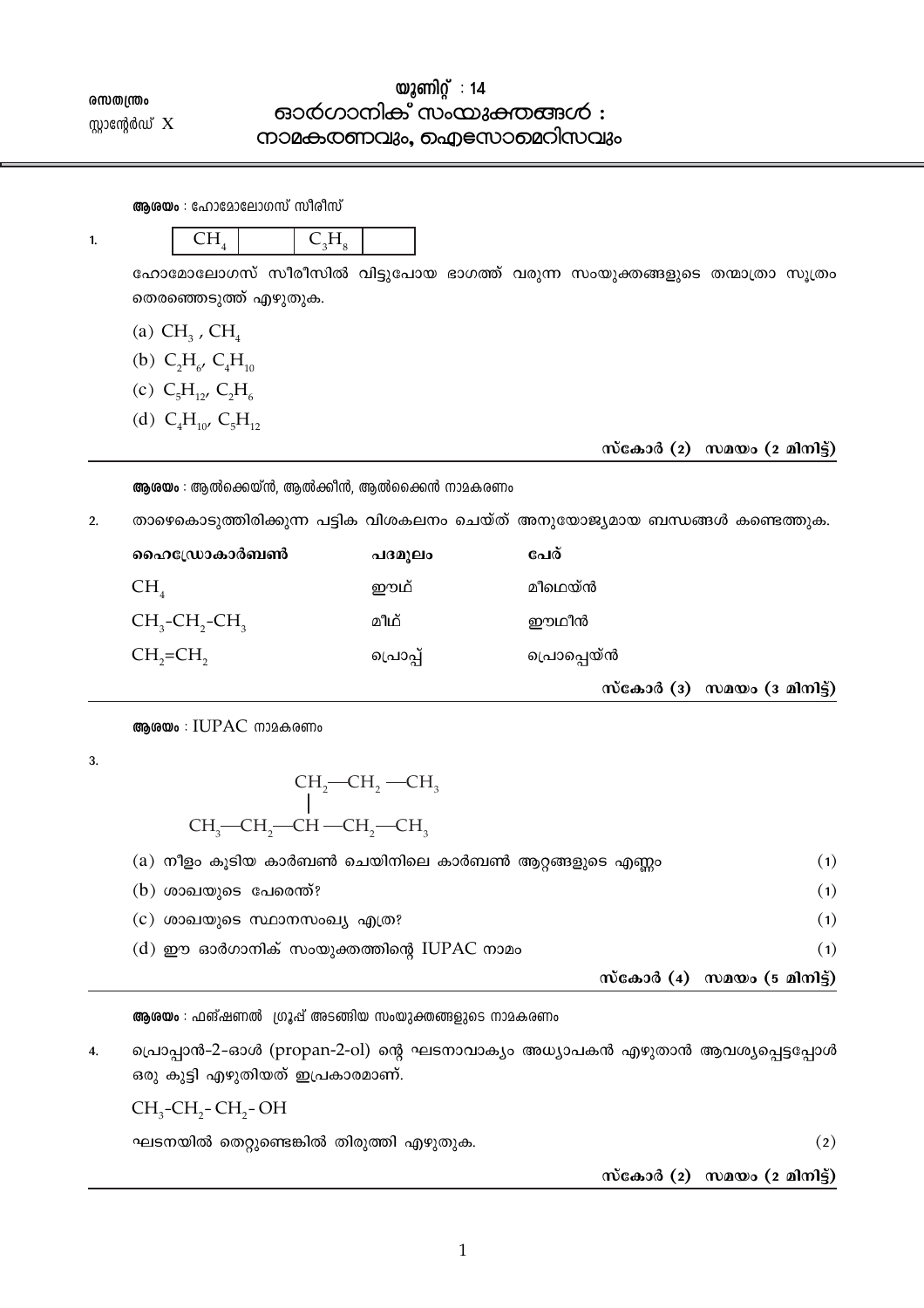ആശയം : ഫങ്ഷണൽ ഗ്രൂപ്പ്

| ഫങ്ഷണൽ ഗ്രൂപ്പ് | ഫങ്ഷണൽ ഗ്രൂപ്പിന്റെ പേര് | പൊതുവായ പേര് |  |
|-----------------|--------------------------|--------------|--|
| $-OH$           | കാർബോക്സിലിക്            | കീറ്റോണുകൾ   |  |
| $-C-OH$         | ഹൈഡ്രോക്സിൽ              | ആസിഡുകൾ      |  |
| $-C-$           | കാർബൊണിൽ                 | ആൽക്കഹോളുകൾ  |  |

താഴെകൊടുത്തിരിക്കുന്ന പട്ടിക വിശകലനം ചെയ്ത് ശരിയായ ബന്ധങ്ങൾ കണ്ടെത്തുക.  $\overline{4}$ .

സ്കോർ  $(3)$  സമയം  $(3 \text{ and } 3)$ 

## ആശയം : ഐസോമെറിസം

 $6.$ താഴെകൊടുത്തിരിക്കുന്ന സംയുക്തങ്ങളിൽ ചെയിൻ ഐസോമെറിസം, പൊസിഷൻ ഐസോമെ റിസം എന്നിവ കാണിക്കുന്ന ജോഡികൾ കണ്ടെത്തുക.

(a) 
$$
CH_3
$$
—  $CH_2$ —  $CH$ —  $CH_3$   
\n  
\n $CH_3$   
\n(b)  $CH_3$ —  $CH_2$ —  $CH_2$ — $OH$   
\n(c)  $CH_3$ —  $CH_2$ —  $CH$ —  $CH_3$   
\n  
\n $OH$   
\n(d)  $CH_3$ —  $CH$ —  $CH_3$   
\n  
\n $OH$   
\n(e)  $CH_3$ —  $CH_2$ —  $CH_2$ — $CH_3$   
\n(f)  $CH_3$   
\n $CH_3$ — $C$ — $CH_3$   
\n $CH_3$   
\n $CH_3$   
\n $CH_3$   
\n $CH_3$   
\n $CH_3$ 

 $m$ сал $\delta$  (4)  $m$ а $m$ о (5 а $m$ ) $\delta$ )

ആശയം : ഐസോമെറിസം

 $\overline{7}$ .

$$
\boxed{\text{CH}_3\text{-}\text{CH}_2\text{-}\text{CH}_2\text{-}\text{OH}}
$$

 $(a)$  ഇതിന്റെ തന്മാത്രാസൂത്രം എഴുതുക.  $(1)$  $(b)$  ഇതിന്റെ ഏതെങ്കിലും ഒരു ഐസോമെറിന്റെ ഘടന എഴുതുക.  $(1)$ സ്കോർ  $(2)$  സമയം  $(2 \text{ and } 3)$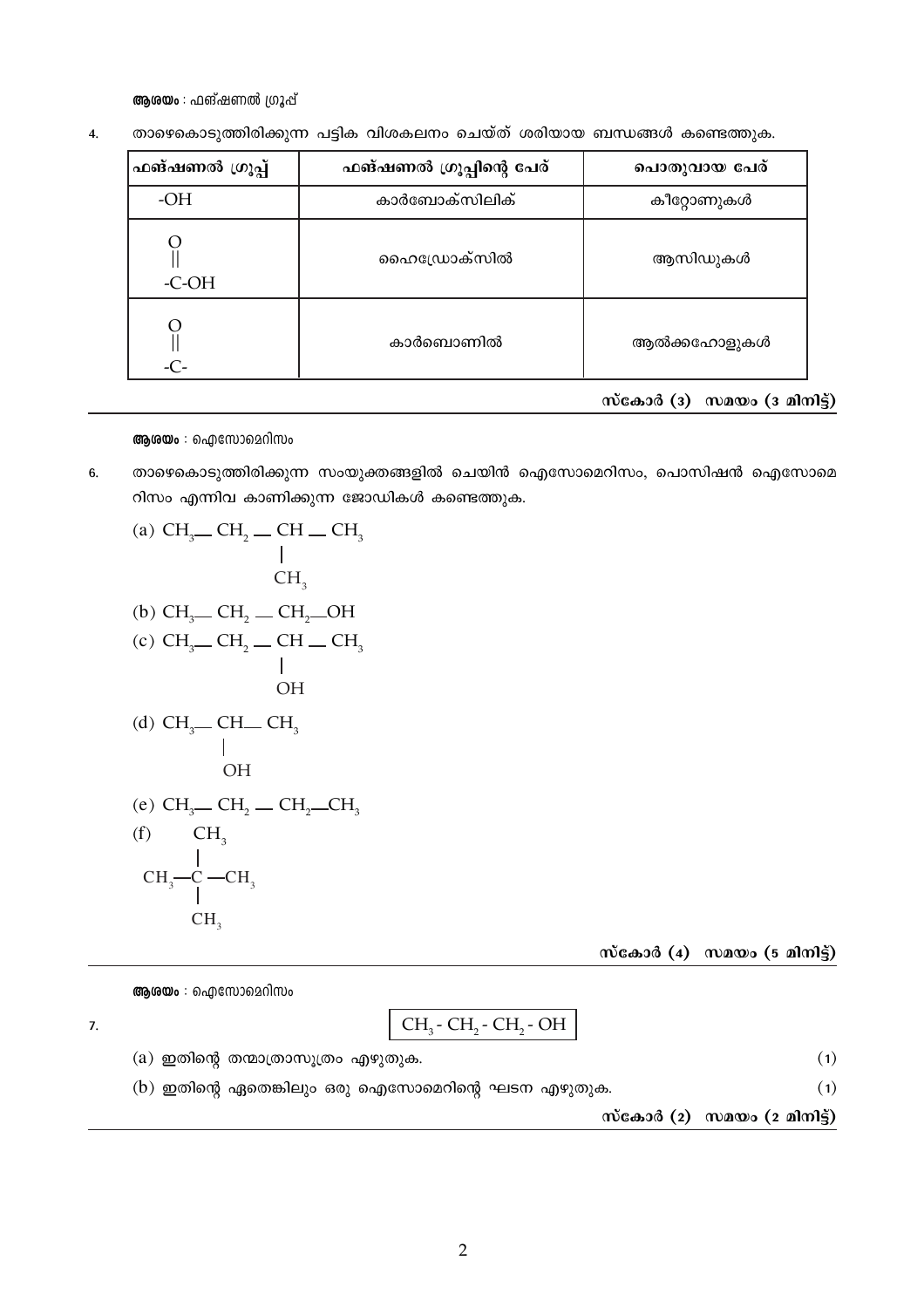സ്കോർ  $(2)$  സമയം  $(3 \text{ and } 3)$ ആശയം : ഓർഗാനിക് സംയുക്തങ്ങളുടെ IUPAC നാമകരണം ഒരു ഓർഗാനിക് സംയുക്തത്തെക്കുറിച്ചുള്ള വിവരങ്ങളാണ് ചുവടെ  $(i)$  ഹൈഡ്രോകാർബൺ ആണ്.  $(ii)$  5 കാർബൺ ആറ്റങ്ങൾ ഉണ്ട് (iii) പൂരിത ഹൈഡ്രോകാർബൺ ആണ്.  $(iv)$  ശാഖകളില്ല  $(a)$  സംയുക്തത്തിന്റെ ഘടന വരയ്ക്കുക  $(b)$  പേര് എന്താണ്?  $(c)$  ഇതിന്റെ ഒരു ഹോമോലോഗ് എഴുതുക.

(b) ബ്യൂട്ട്-3-ഐൻ

9.

 $11.$ 

 $CH<sub>3</sub>$   $OH<sub>3</sub>$ 

 $10.$ തെറ്റുണ്ടെങ്കിൽ തിരുത്തി എഴുതുക.  $(a)$  2-മീഥൈൽപെന്റെയ്ൻ

ആശയം : ഐസോമെറിസം

- രണ്ട് ഓർഗാനിക് സംയുക്തങ്ങളുടെ നാമങ്ങളും ഘടനാവാകൃങ്ങളും തന്നിരിക്കുന്നു. ഇവയുടെ പേരിൽ
- $(a)$  ഈ സംയുക്തങ്ങൾ തമ്മിലുള്ള സാമ്യം എന്ത്?  $(1)$  $(b)$  ഇവ തമ്മിലുള്ള വൃത്യാസമെന്ത്?  $(1)$ (c) ഈ പ്രതിഭാസം എന്തുപേരിലറിയപ്പെടുന്നു?  $(1)$ സ്കോർ ( $3)$  സമയം  $(3 \text{ and } 5)$



CH<sub>3</sub>\_CH<sub>3</sub>\_CHO

ലുള്ള വൃത്യാസം മനസ്സിലാക്കി പട്ടിക പൂരിപ്പിക്കുക.

CH<sub>2</sub>CO<sub>-</sub>CH<sub>2</sub>

 $CH<sub>2</sub>$   $CH<sub>2</sub>$   $OH$ 

 $8.$  (i)  $C_2H_2O$  എന്ന തന്മാത്രാസുത്രമുള്ള രണ്ട് ഓർഗാനിക് സംയുക്തങ്ങൾ തന്നിരിക്കുന്നു. ഇവ തമ്മി

 $C, H, O$ 

ആരയം : ഫങ്ഷണൽഗ്രൂപ്പ് ഐസോമെറിസം

.<br>CH.

- $CH<sub>2</sub>$  C=C  $CH<sub>2</sub>$
- -
	-
- 

 $(1)$ 

 $(1)$ 

 $(1)$ 

സ്കോർ ( $3)$  സമയം ( $3$  മിനിട്ട്)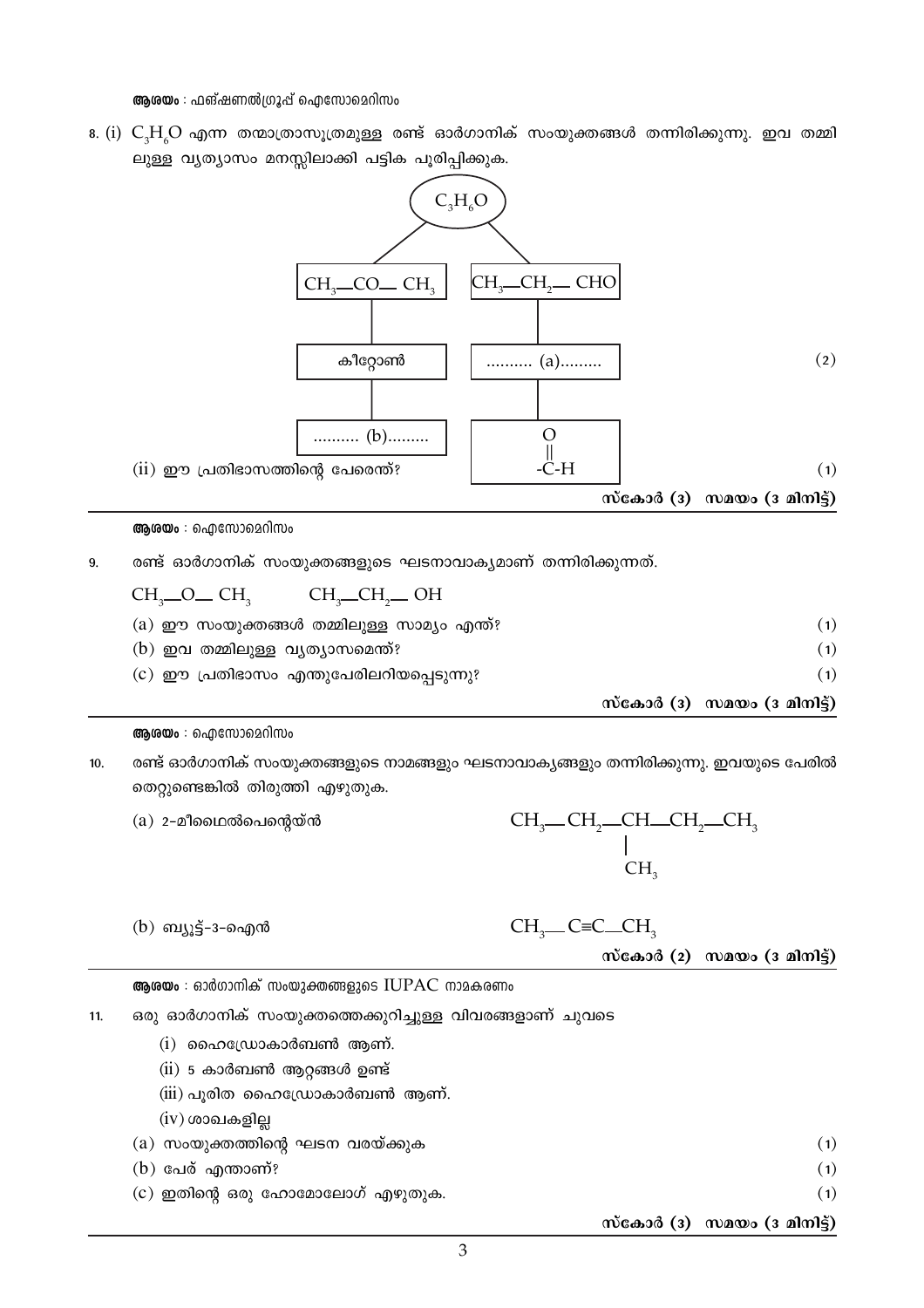**ആരയം** : ഹോമോലോഗസ് സീരിസ്

 $12.$ ചില ഹൈഡ്രോകാർബണുകളുടെ തന്മാത്രാവാകൃമാണ് കൊടുത്തിരിക്കുന്നത്. വൃതൃസ്ത ഹോമോ ലോഗസ് സീരീസുകളായി തരംതിരിക്കുക.

 $C_5H_{8'} C_2H_{4'} C_3H_{4'} C_8H_{18'} C_9H_{18'} CH_4$ 

സ്കോർ ( $\overline{3}$ ) സമയം ( $\overline{3}$  മിനിട്ട്)

ആരയം : ഫങ്ഷണൽ ഗ്രൂപ്പുകൾ

 $13.$ ചില ഫങ്ഷണൽ ഗ്രൂപ്പുകളെ സൂചിപ്പിക്കുന്നവിധം കൊടുത്തിരിക്കുന്നു. ഇവ ഉൾപ്പെടുന്ന സംയുക്ത ങ്ങളുടെ പൊതുവായ പേരുകൾ പട്ടികയിൽ നിന്നും തെരഞ്ഞെടുത്ത് ചേർത്തെഴുതുക.

 $-CHO$ ,  $-OH$ ,  $-O - \prime - COO - \prime - COOH$ ,  $-NH_2$ 

(ഈഥർ, ആൽക്കഹോൾ, ആസിഡ്, എസ്റ്റർ, ആൽഡിഹൈഡ്, അമിനോ)

സ്കോർ (3) സമയം (3 മിനിട്ട്)

ആശയം : ചെയിൻ ഐസോമെറിസം

14. (a) 
$$
CH_3 = CH_2 = CH_2 = CH_2 = CH_3
$$

(b) 
$$
\begin{array}{ccc}\nCH_3 \\
 & | \\
CH_3 - C & -CH_3 \\
 & | \\
CH_3\n\end{array}
$$

 $(a)$  ഈ രണ്ട് സംയുക്തങ്ങളുടെയും തന്മാത്രാ വാകൃമെഴുതുക.  $(1)$ (b) ഇതേ തന്മാത്രാവാക്യമുള്ള മറ്റേതെങ്കിലും ഒരു സംയുക്തത്തിന്റെ ഘടനയും IUPAC നാമവും  $(2)$ എഴുതുക.  $(c)$  ഇത് ഏത് തരം ഐസോമെറിസമാണ്?  $(1)$ 

സ്കോർ  $(4)$  സമയം  $(5$  മിനിട്ട്)

ആശയം : സംയുക്തത്തിന്റെ ഘടനയും IUPAC നാമവും

ഒരു സംയുക്തത്തിന്റെ IUPAC നാമം 2, 3 – ഡൈമീഥൈൽബ്യൂട്ടെയ്ൻ എന്നാണ്.  $15.$ 

|  |                                                                             | സ്കോർ (2) സമയം (2 മിനിട്ട്) |
|--|-----------------------------------------------------------------------------|-----------------------------|
|  |                                                                             |                             |
|  |                                                                             |                             |
|  | (a) ഈ സംയുക്തത്തിന്റെ ഘടന വരയ്ക്കുക.<br>(b) ഇതിന്റെ തന്മാത്രാ  വാക്യമെന്ത്? |                             |

**ആരയം** : ചെയിൻ ഐസോമെറിസം

16. 
$$
\begin{array}{cc}\n\text{CH}_3 \quad \text{CH}_2 \quad \text{CH}_2 \quad \text{CH}_3 \\
\mid \\
\text{CH}_3\n\end{array}
$$

 $(a)$  ഇതിന്റെ തന്മാത്രാസൂത്രം എഴുതുക.  $(1)$  $(b)$  സാധ്യമായ മറ്റ് 2 ഐസോമെറുകളുടെ ഘടന എഴുതുക.  $(2)$ 

സ്കോർ ( $3)$  സമയം  $(3 \text{ and } 3)$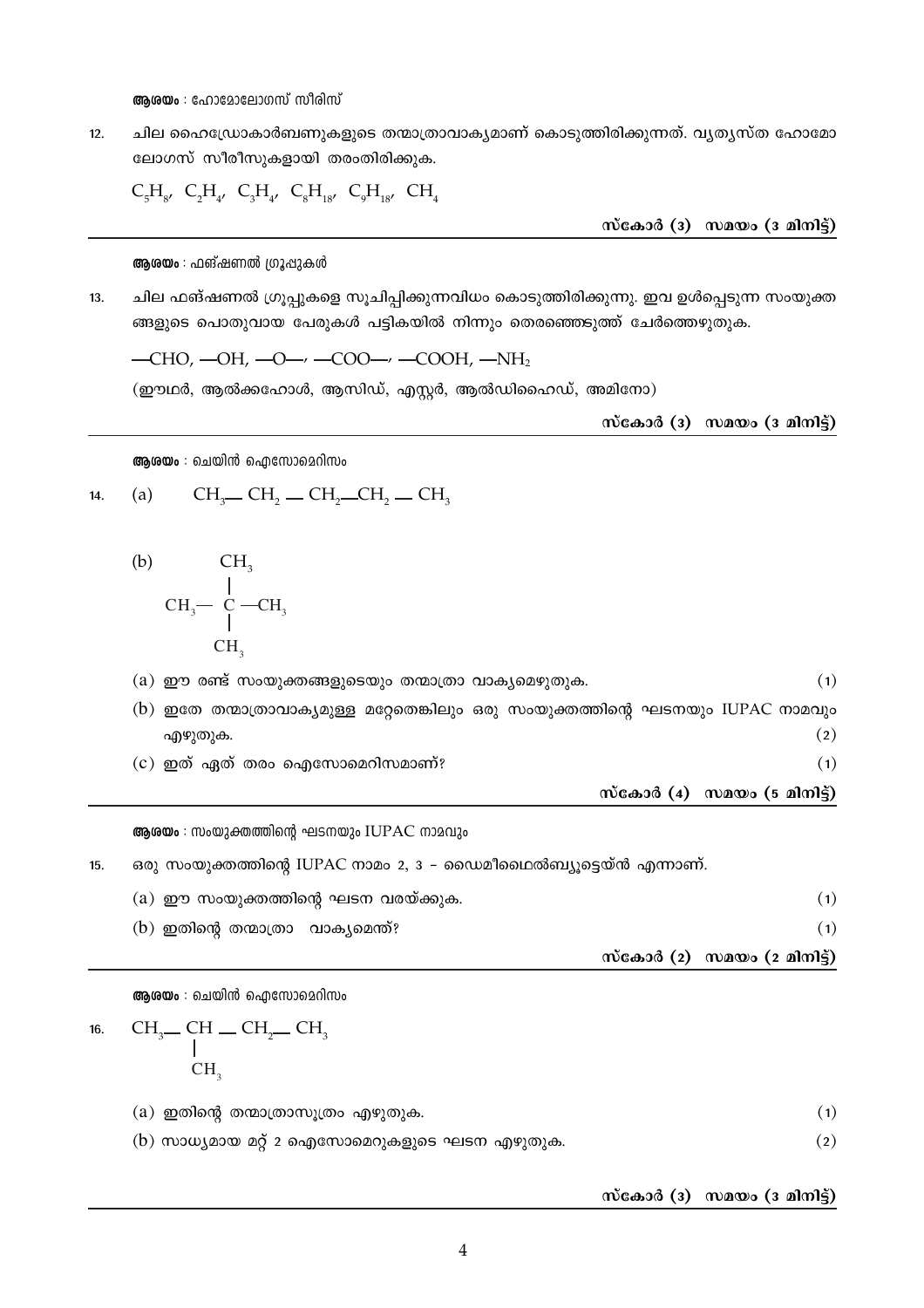ആരയം : IUPAC നാമവും ഘടനാവാക്വവും തന്മാത്രാസൂത്രവും തമ്മിലുള്ള ബന്ധം

 $17.$ അനുയോജ്യമായരീതിയിൽ ചേർത്തെഴുതുക.

| ഘടനാവാകൃം                                                                                          | നാമം                    | തന്മാത്രാസൂത്രം |
|----------------------------------------------------------------------------------------------------|-------------------------|-----------------|
| $CH_3$ — $CH_2$ — $CH$ — $CH_3$                                                                    | 2,2-ഡൈമീഥൈൽ ബ്യൂട്ടെയ്ൻ | $C_7H_{16}$     |
| CH <sub>3</sub>                                                                                    |                         |                 |
| CH <sub>3</sub><br>$CH_3$ – C – CH <sub>2</sub> – CH <sub>3</sub><br>CH <sub>3</sub>               | 2-മീഥൈൽ ഹെക്സെയ്ൻ       | $C_6H_{14}$     |
| CH <sub>3</sub><br>$CH_3$ —CH—CH <sub>2</sub> —CH <sub>2</sub><br>CH <sub>2</sub> —CH <sub>3</sub> | 2-മീഥൈൽ ബ്യൂട്ടെയ്ൻ     | $C_5H_{12}$     |

സ്കോർ ( $\overline{3}$ ) സമയം ( $\overline{3}$  മിനിട്ട്)

ആശയം : IUPAC ഗ്രൂപ്പുകൾ

 $18.$ 

$$
\begin{array}{c}\n\text{CH}_{3}\text{--CH}_{2}\text{--CH}_{2}\text{--CH}_{2}\text{--CH}_{3} \\
\text{--CH}_{3} \\
\text{--CH}_{3}\n\end{array}
$$

- $(1)$ ഈ ഓർഗാനിക് സംയുക്തത്തെക്കുറിച്ചുള്ള ചില സൂചനകളടങ്ങിയ പ്രസ്താവനകളാണ് ചുവടെ കൊടുത്തിരിക്കുന്നത്. ഇവയിൽ ശരിയായത് തെരുഞ്ഞടുക്കുക.
	- $(a)$  സംയുക്തത്തിൽ രണ്ട് ശാഖകൾ ഉണ്ട്
	- $(b)$  ഹൈഡ്രോകാർബൺ ആണ്
	- (c)  $\_\_CH_3$ എന്നത് ശാഖയാണ്
	- $(d)$  ആൽക്കീൻ എന്ന വിഭാഗത്തിൽപ്പെടുന്നു.  $(2)$
	- $(e)$  നീളം കൂടിയ ചെയിനിൽ 5 കാർബൺ ആറ്റങ്ങൾ ഉണ്ട്.  $(2)$
- $(2)$ IUPAC നിയമപ്രകാരം സംയുക്തത്തിലെ നീളം കൂടിയ കാർബൺ ചെയിൻ നമ്പർ ചെയ്യുക.  $(1)$

സ്കോർ  $(3)$  സമയം  $(3 \text{ and } 3)$ 

അശയം : IUPAC നാമകരണം

19.

 $CH<sub>3</sub>$ —CH—CH<sub>2</sub> —CH<sub>3</sub>

 $CH<sub>2</sub>$ 

ശരിയായ പേര് തെരഞ്ഞെടുക്കുക.

- $(a)$  2, 3-ഡൈമീഥൈൽബ്യൂട്ടെയ്ൻ
- $(b)$  3-മീഥൈൽബ്യൂട്ടെയ്ൻ
- $(c)$  2-മീഥൈൽബ്യൂട്ടെയ്ൻ

 $(d)$  പെന്റെയ്ൻ

സ്കോർ (1) സമയം (1 മിനിട്ട്)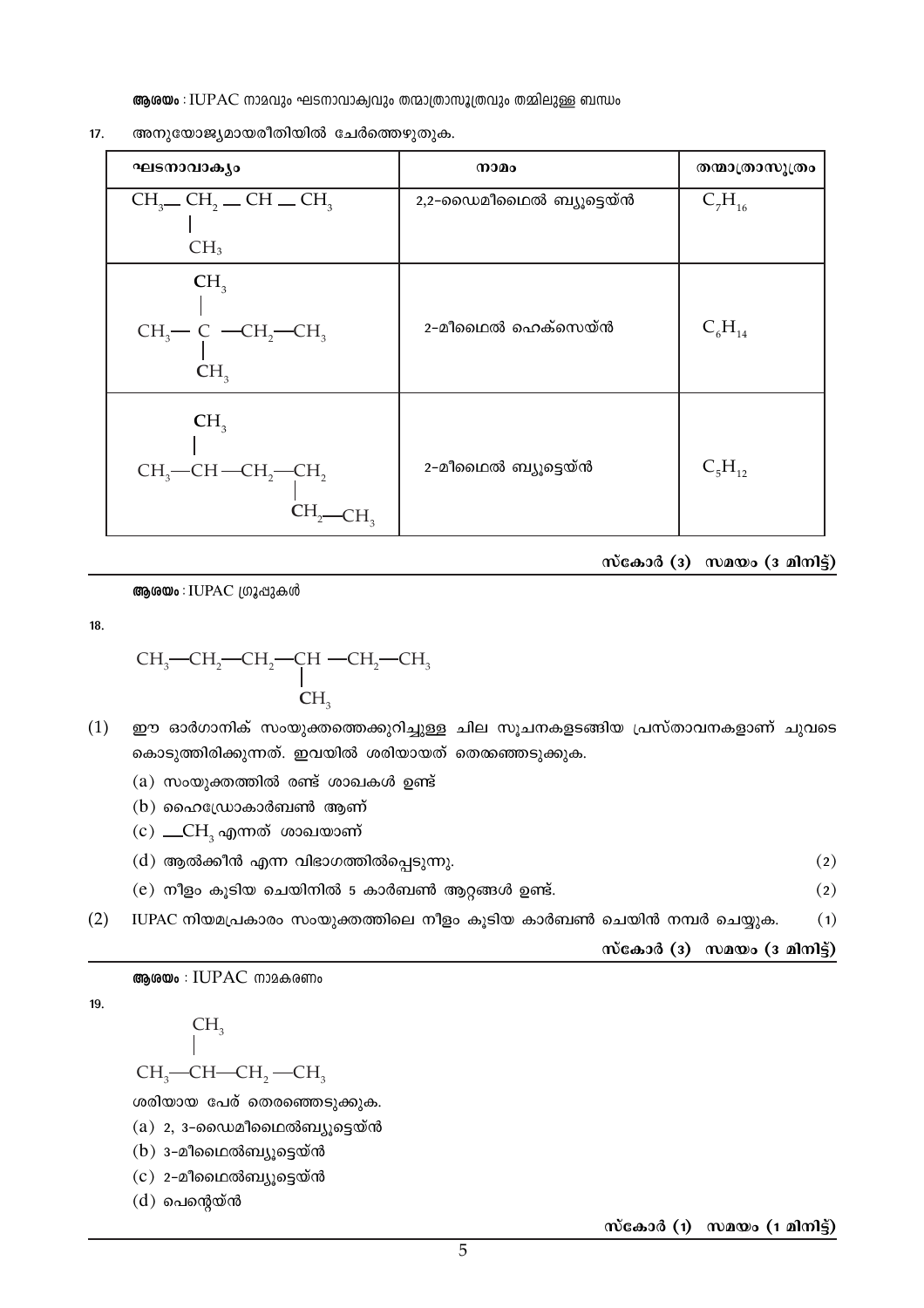20.

$$
\begin{array}{c}\n\text{CH}_{2}\text{=} \text{CH}_{2}\text{CH}_{2}\text{CH}_{2}\text{CH}_{3} \\
\mid \\
\text{CH}_{3}\n\end{array}
$$

 $(a)$  ഈ സംയുക്തത്തിന്റെ IUPAC പേര് എഴുതുക.  $(1)$ 

 $(b)$  ഈ സംയുക്തത്തിന്റെ ഒരു പൊസിഷൻ ഐസോമെറിന്റെ ഘടന വരയ്ക്കുക.  $(1)$ 

സ്കോർ  $(2)$  സമയം  $(2 \text{ and } 3)$ 

ആശയം : ഐസോമെറുകൾ

 $(a)$  ഐസോമെർ ജോഡികളെ കണ്ടെത്തുക.

 $(b)$  ഓരോന്നും ഏത് ഐസോമെറിസത്തിന് ഉദാഹരണമാണെന്ന് എഴുതുക.

സ്കോർ  $(4)$  സമയം  $(4 \text{ and } 5)$ 

#### ആരയം : IUPAC നാമകരണം

22.

$$
\mathrm{CH_{3}\text{--}CH_{2}\text{--}CH\text{--}CH_{2}\text{--}CH_{3}}
$$

 $CH_2$ — $CH_2$ — $CH_3$ 

 $(a)$  നീളം കൂടിയ കാർബൺ ചെയിൻ നമ്പർ ചെയ്യുക

 $(b)$  ശാഖയുടെ പേരെന്ത്?

 $(c)$  സംയുക്തത്തിന്റെ IUPAC നാമം എഴുതുക.

സ്കോർ ( $\overline{3}$ ) സമയം ( $\overline{3}$  മിനിട്ട്)

### ആരയം : ഹോമലോഗസ് സിരിസ്

23. ഒരു ഓർഗാനിക് സംയുക്തത്തെക്കുറിച്ചുള്ള സൂചനകളാണ് ചുവടെ കൊടുക്കുന്നത്.

- $(i)$  ഇത് ഒരു ഹൈഡ്രോകാർബൺ ആണ്
- $(ii)$  7 കാർബൺ ആറ്റങ്ങൾ ഉണ്ട്
- (iii) പൂരിത ഹൈഡ്രോകാർബൺ ആണ്
- $(iv)$  മൂന്നാമത്തെ കാർബണിൽ ഈഥൈൽ ഗ്രൂപ്പ് ശാഖ ഉണ്ട്.

 $(a)$  സംയുക്തത്തിന്റെ ഘടന എഴുതുക.

- $(b)$  IUPAC നാമം എഴുതുക.
- $(c)$  ഈ സംയുക്തത്തിന്റെ ഒരു ഹോമോലോഗ് എഴുതുക.

സ്കോർ ( $\overline{3}$ ) സമയം ( $\overline{3}$  മിനിട്ട്)